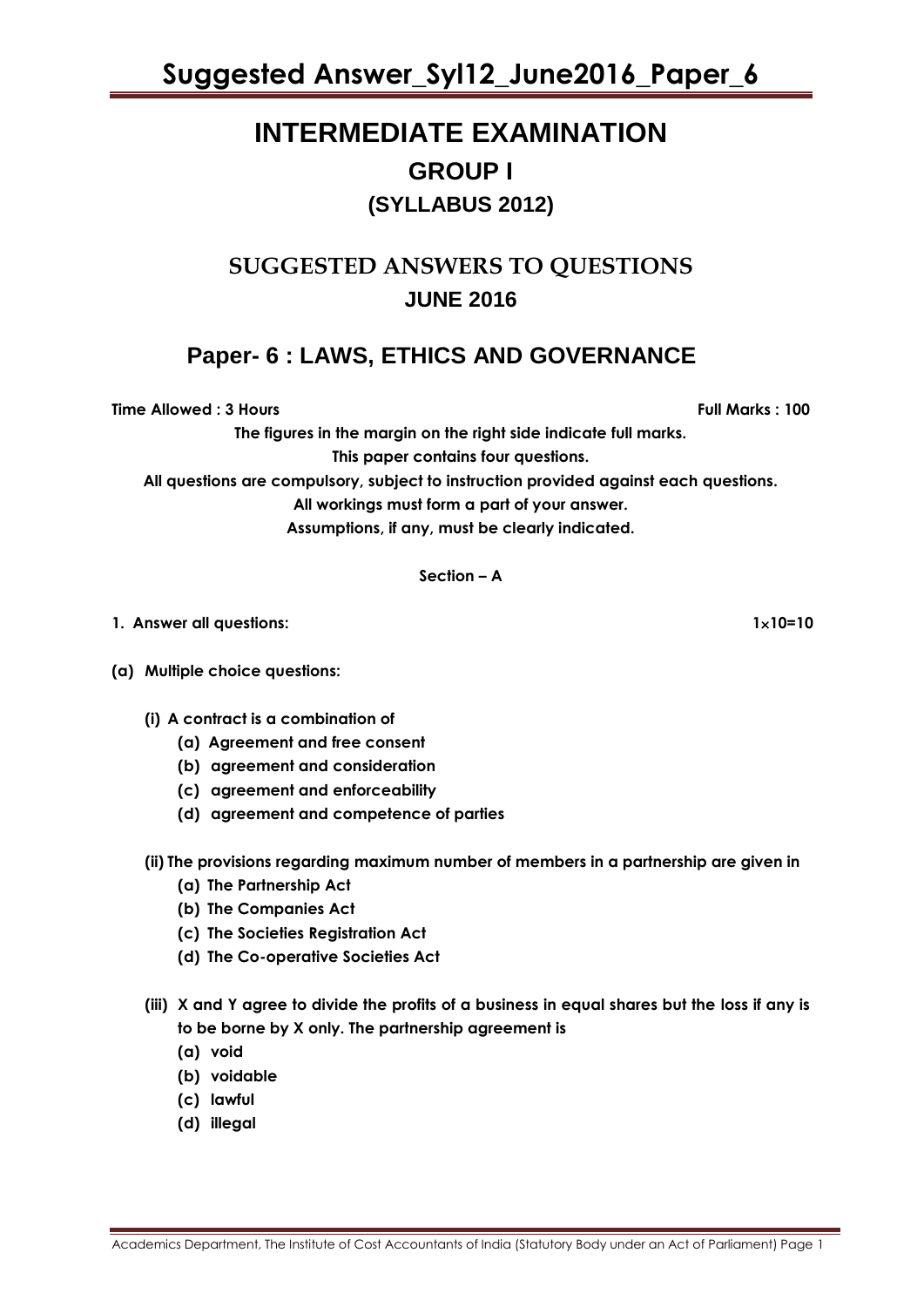- **(iv) First aid boxes or cupboard equipped with prescribed contents and not less than one in number must be provided and maintained in every factory so as to be accessible during all working hours for every**
	- **(a) 200 workers for any time**
	- **(b) 150 workers for any time**
	- **(c) 500 workers for any time**
	- **(d) 30 workers for any time**
- **(v) XYZ Ltd. do which the payment of Wages Act, 1936 is applicable, fixes the wages period of 36 days. You as a Cost and Management Accountant of the Company, how would advice the company.** 
	- **(a) There is no problem in the above act of the Company**
	- **(b) As per Section 4(2) of the Act, no wage period can exceed 30 days. So the company would be advised accordingly.**
	- **(c) The wages period can be more than 30 days subject to approval of appropriate Government**
	- **(d) The company should take permission of Inspector of the factory.**
- **(vi) Under Section 14 of The Prevention of Money Laundering Act, 2002 gives immunity to \_\_\_\_\_\_\_\_\_\_\_ against civil proceedings for furnishing information** 
	- **(a) an individual**
	- **(b) a HUF**
	- **(c) an agency**
	- **(d) a Banking Company**
- **(vii) One of the following is not an objective of the RTI Act.**
	- **(a) Accountability**
	- **(b) Eliminate corruption (responsibility)**
	- **(c) Freedom to speech**
	- **(d) Transparency**
- **(viii)When the day on which a promissory note or bill of exchange is at maturity is a public holiday, the instrument shall be deemed to be due on the**
	- **(a) Preceding day**
	- **(b) Next preceding business day**
	- **(c) Same day of next week**
	- **(d) 3rd day following the day holiday**
- **(ix) In case of an employee who has not completed 15 years of age at the beginning of the Accounting year, the minimum bonus will be** 
	- (a)  $\bar{\tau}$  100 or 8.33% of salary or wages whichever is higher.
	- **(b)**  $\bar{\tau}$  60 or 8.33% of salary or wages whichever is higher.
	- **(c)**  $\bar{\tau}$  60 or 8.33% of salary or wages whichever is lower.
	- **(d) 8.33% of salary or wages.**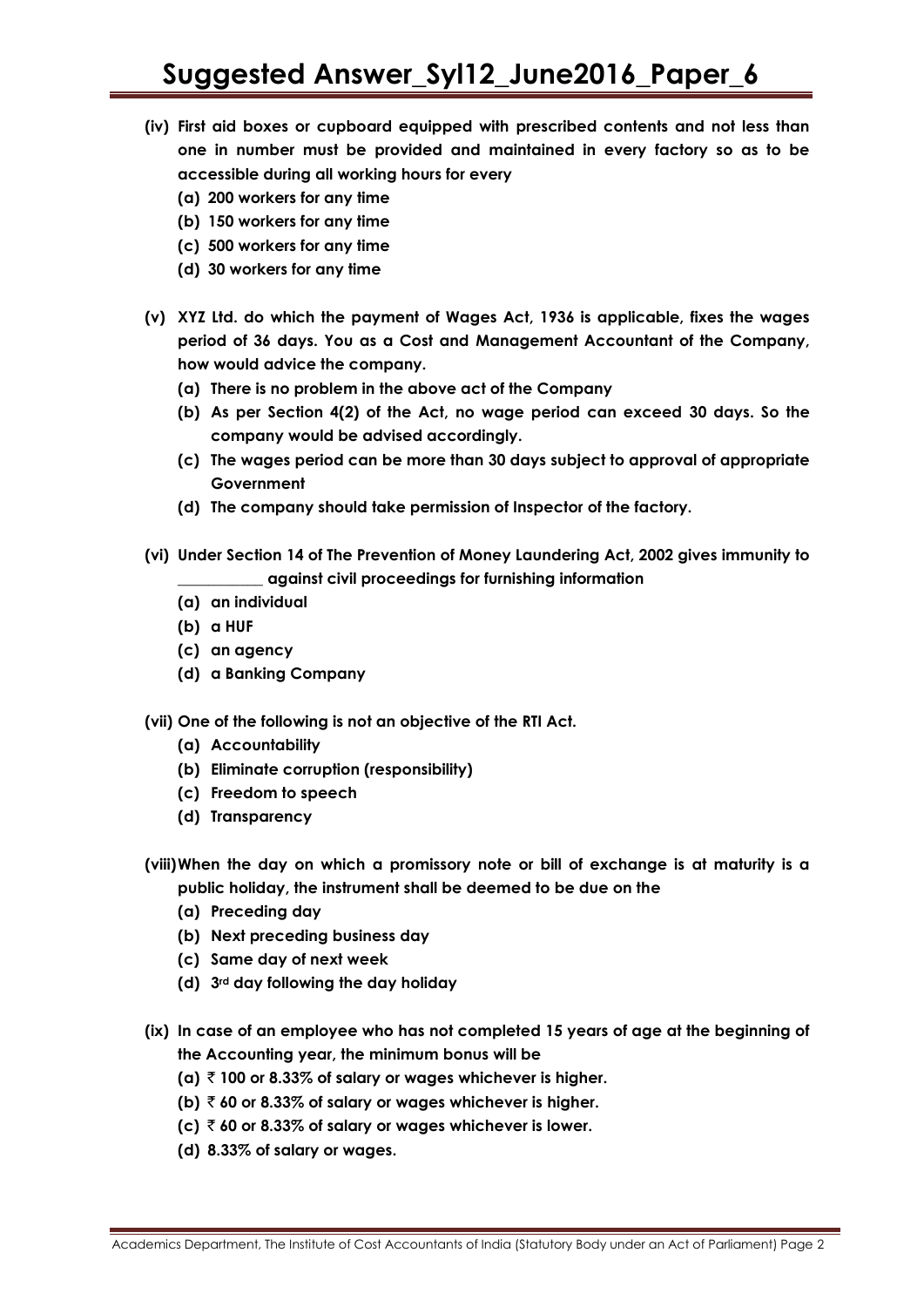- **(x) Every LLP firm shall have at least \_\_\_\_\_\_\_\_\_\_\_\_\_ designated partners who are individuals.**
	- **(a) two**
	- **(b) three**
	- **(c) four**
	- **(d) Five**
- **(b) Fill in the blanks 1×5=5**
	- **(i) The maximum number of parties in a contract may be \_\_\_\_\_\_\_\_\_\_\_\_\_\_\_.**
	- **(ii) The Primary role of \_\_\_\_\_\_\_\_\_\_\_\_\_\_\_ committee is to assist the board in identifying prospective directors.**
	- **(iii) If gratuity is not paid within 30 days from the date it becomes payable simple interest @ \_\_\_\_\_\_\_\_\_\_\_\_\_\_ p.a. is payable on the expiry of the said period.**
	- **(iv) The appropriate Government may direct that the provision of Minimum Wages Act 1948 will not be applicable in case of wages payable to a \_\_\_\_\_\_\_\_\_\_\_ person.**
	- **(v) In the case of banking business, the maximum number of legal partners is \_\_\_\_\_\_\_\_\_\_.**
- **(c) State whether the following statements are True (or) False.**
	- **(i) All agreements are contracts but all contracts are not agreements.**
	- **(ii) In a contract of guarantee two parties are necessary.**
	- **(iii) Delivery means voluntary transfer of possession of goods from one person to another.**
	- **(iv) Share holders and Stake holders are synonyms.**
	- **(v) Ethics and Law have the same purpose.**

#### **(d) Match the following (any five): 1×5=5**

|    | Column 'A'                             |     | Column 'B'                    |  |
|----|----------------------------------------|-----|-------------------------------|--|
|    | <b>Doctrine of Privity of Contract</b> | (A) | <b>Factory Act</b>            |  |
| 2. | <b>Quantum Merruit</b>                 | (B) | <b>Minimum Wages Act</b>      |  |
| 3. | Relay                                  | (C) | Solomon vs Solomon & Co. Ltd. |  |
| 4. | <b>Schedule Employment</b>             | (D) | <b>Corporate Governance</b>   |  |
| 5. | <b>Lifting of Corporate Veil</b>       | (E) | <b>Ethical Conflict</b>       |  |
| 6. | <b>Financial Reporting Council</b>     | (F) | <b>Contract Act</b>           |  |
| 7. | <b>Economic cycles</b>                 | (G) | Sale of goods Act             |  |

#### **Answer:**

 $(a)$ 

- (i) (c)Agreement and enforceability.
- (ii) (b)The Companies Act
- (iii) (c) Lawful
- (iv) (b) 150 workers for any time.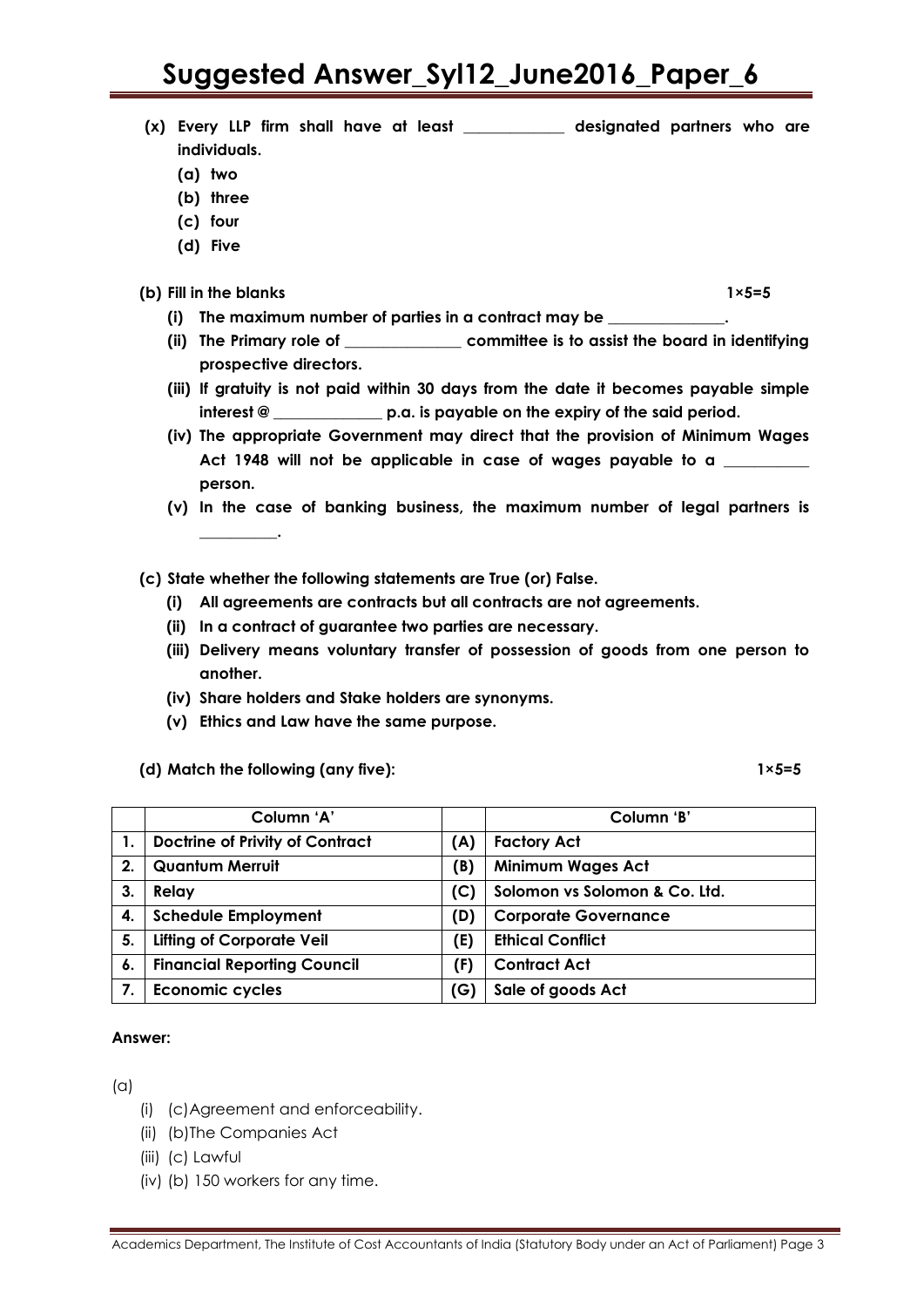- (v) (b)As per section 4(2) of the Act, no wage period can exceed 30 days. So the company would be advised accordingly.
- (vi) (d) A Banking company.
- (vii)(c) Freedom to speech.
- (viii) (b) Next preceding business day.
- (ix) (b)  $\bar{\tau}$  60 or 8.33% of Salary or Wages whichever is higher.
- (x) (a) Two designated partner.

```
(b)
```
- (i) Infinite.
- (ii) Nomination
- (iii) 10%
- (iv) Disabled
- (v) 10

 $(c)$ 

- (i) False
- (ii) False
- (iii) True
- (iv) False
- (v) True

### (d)

| 1 | F |
|---|---|
| 2 | G |
| 3 | A |
| 4 | Β |
| 5 | C |
| 6 | D |
| 7 | Е |

# **Section – B**

| Answer any three questions:<br>2.                                                   | $15x3 = 45$      |
|-------------------------------------------------------------------------------------|------------------|
| What are essential elements of a valid acceptance?<br>(a)(i)                        | 8                |
| (ii) What are the different categories of Industrial Disputes?                      |                  |
| (b) (i) Limited Liability Partnerships are body corporate. Do you agree? Justify.   | 5                |
| (ii) The Minimum Wages Act, 1948 prescribes payment of wages in cash only. Comment. |                  |
|                                                                                     | 4                |
| (iii) State your views on the following:                                            | $2 \times 3 = 6$ |
| (a) Consideration for sale of goods must be in terms of money.                      |                  |
| (b) In an auction sale, a bid once made cannot be withdrawn by the bidder.          |                  |
| (c) A partner is not an agent of other partners in a partnership firm.              |                  |

Academics Department, The Institute of Cost Accountants of India (Statutory Body under an Act of Parliament) Page 4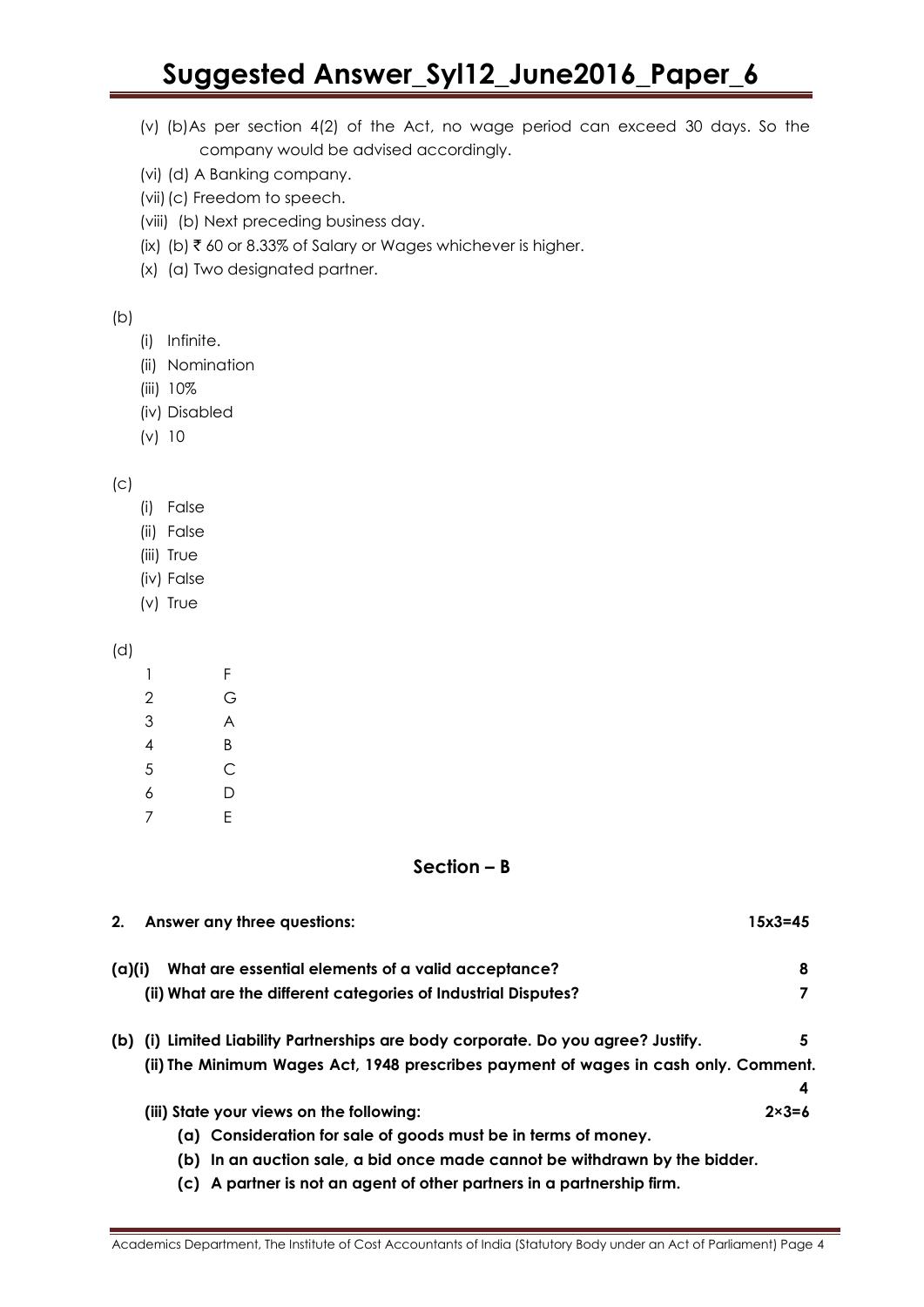- **(c) (i) What procedure shall an employee adopt for the recovery of the amount of bonus due to him from his employer under the Payment of Bonus Act 1965? 7**
	- **(ii) Under what circumstances the gratuity payable to an employee be forfeited? 8**
- **(d) (i) State the circumstances under which a banker is bound to refuse the payment of a cheque. 8**
	- **(ii) Is the amount standing to the credit of a member of the Provident Fund attachable in the execution of decree or order of the Court? Examine the law, on this point, laid down in the Employees' Provident Funds and Miscellaneous Provisions Act, 1952. 7**
- **(e) (i) X Father promised to pay his son Y a sum of** ` **One lakh if Y (son of X) passed CMA examination in the first attempt. Y passed the CMA examination in his first attempt, but X failed to pay the amount as promised. Y files a suit for recovery of the said amount. State along with reasons whether Y can recover the amount under the Indian Contract Act, 1872. 5**
	- **(ii) ABC & Co., a firm consists of three partners A, B and C having one-third share each in the firm. According to A and B, the activities of C are not in the interest of the partnership and thus want to expel C from the firm. Advise A and B whether they can do so quoting the relevant provisions of the Indian Partnership Act. 5**
	- **(iii) Ram sells 200 bales of cloth to Shyam and sends 100 bales by lorry and 100 bales by Railway. Shyam receives delivery of 100 bales sent by lorry, but before he receives the delivery of the bales sent by railway, he becomes bankrupt. Ram being still unpaid, stops the goods in transit. The official receiver, on Shyam's insolvency claims the goods. Decide the case with reference to the provisions of the Sale of Goods Act, 1930. 5**

#### **Answer:**

#### **2.(a)(i)**

#### **(a)Acceptance must be absolute and unqualified; it must conform to the offer:**

As per section 7 in order to convert a proposal into a promise, the acceptance must-

**(1) Be absolute and unqualified:** if the parties are not ad idem on all matters concerning the offer and acceptance, there is no contract. An invitation with variation is no acceptance, it is simply a counter proposal which must be accepted by the original proposer before any contract is made. A counter offer puts an end to the original offer and cannot be revived by subsequent acceptance unless it is renewed. In Hyde v Wrench 1840 3 Bear 334 an offer to sell a car for \$1000 was turned down by the plaintiff who offered \$950 for it. This was rejected by the offeror and then the plaintiff agreed to pay \$1000. It was held that there would undoubtedly have been perfect contract, instead of that the plaintiff made an offer of his own to purchase the property for \$950 and rejected the offer previously made by the defendant. He was not afterwards competent to revive the proposal of the defendant, by tendering an acceptance for it. Thus the suit of the plaintiff was dismissed.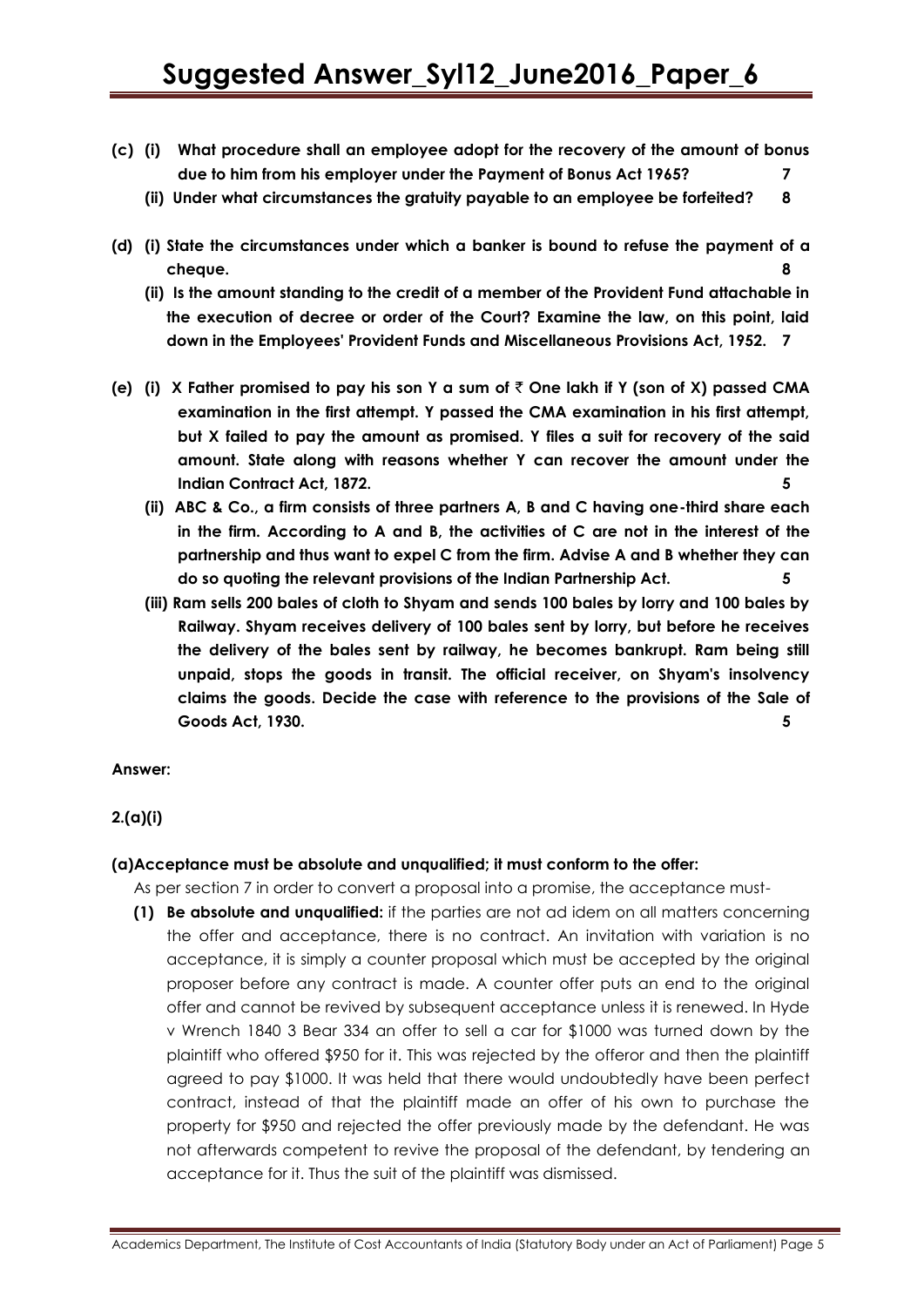- **(2) Be expressed in some usual and reasonable manner**, unless the proposal prescribes the manner in which it is to be accepted. If the proposal prescribes a manner in which it is to be accepted, and the acceptance is not made in such a manner, the proposer may, within a reasonable time after the acceptance is communicated to him, insist that his proposal shall be accepted in the prescribed manner, and not otherwise; but if he fails to do so, he accepts the acceptance. In Surender Nath v Kedar Nath AIR 1936 Cal 87 the Calcutta High Court held that where an offeror requires that the acceptance should be sent to a particular person in writing, section 7 was not violated when the offeree instead of writing to the particular person, sent his agent in person to communicate the acceptance.
- **(b) Specific offer can be accepted by the person to whom it is made,** whereas general offer can be accepted by anyone competent to contract and meeting the conditions of offer. It was held in BoultonV Jones (1857)27 LJ ex 117 case that a specific offer can be accepted only by the person to whom it is made. A general offer can be accepted by any one as held in case of Carlill v Carbolic Smoke ball co, HarbansLal V Harbanslal,
- **(c) Acceptance may be express or implied:**As per section 9 in so far as the proposal or acceptance of any promise is made in words, the promise is said to be express. In so far as such proposal or acceptance is made otherwise than in words, the promise is said to be implied. It can be inferred from the conduct of the parties. When a person boards in Metro Rail it is an implied acceptance.
- **(d) Acceptance should be of the whole proposal and not in part;** Acceptor should accept the whole proposal in total and not in parts. Part acceptance is no acceptance binding upon the proposer.
- **(e) Acceptance should be according to the mode prescribed or usual and reasonable mode;** acceptor cannot accept the proposal in a manner different from the manner prescribed in the offer. If no such mode is prescribed it should be usual and reasonable mode. Silence cannot be a mode of acceptance. In *SurernderNath VKedarNath, AIR 1936 cal 87,* the Calcutta High court held that where an offeror requires that the acceptance should be sent in writing to a particular person, section 7 of the Contract Act is not violated when the offeree instead of writing to particular person, sent his agent in person to communicate the acceptance.
- **(f) Communication of acceptance is must;** a mental determination to accept unaccompanied by any external indication will not be sufficient acceptance. To constitute an acceptance such acceptance must be communicated to the offeror or his authorized agent.Example: A makes an offer to B to supply certain goods at a certain price. B writes the letter of acceptance and puts the letter in the drawer of his table and forgets all about it. Hence putting the letter of acceptance in the drawer does not amount to communication of acceptance without any external manifestation of the intention to accept the offer (Brogden v Metropolitan Railway co, 1877 AC 666).A mere mental assent is not a sufficient acceptance of an offer.To constitute an acceptance such assent must be communicated to the offeror or his authorised agent.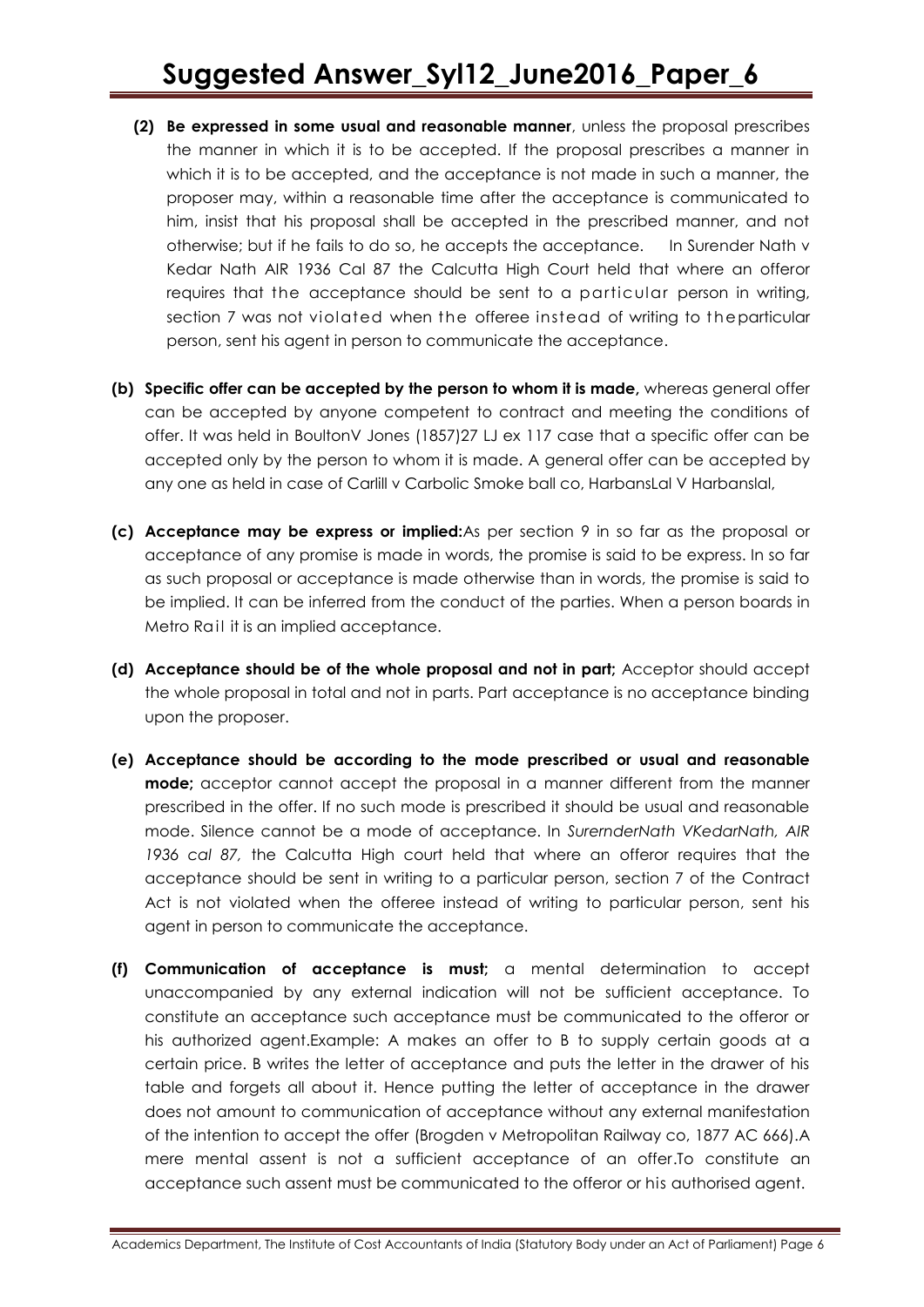**(g) Acceptance must be given before its lapse;** Acceptance must be given before the offer lapses by expiry of time fixed or by expiry of reasonable time if no time is so fixed or before it is withdrawn or revoked by the offeror. In *Ramasgate Victoria Hotel co V Montefoire (1866)LR 1 Exch 109* it was held that a person who applied for shares in a company in June was not bound by any allotment made in November.

# **2. (a)(ii)**

- (A) The Second Schedule of the Industrial Disputes Act deals with matters within the jurisdiction of Labour Courts which fall under the category of Rights Disputes. Such disputes are as follows: (1) The propriety or legality of an order passed by an employer under the standing orders; (2) The application and interpretation of standing orders which regulate conditions of employment. (3) Discharge or dismissal of workmen including reinstatement of, or grant of relief to, workmen wrongfully dismissed; (4) Withdrawal of any customary concession or privilege; (5) Illegality or otherwise of a strike or lock-out; and (6) All matters other than those specified in the Third Schedule.
- (B) The Third Schedule of the Industrial DisputesAct deals with matters within the jurisdiction of Industrial Tribunals which could be classified as Interest Disputes. These are as follows:- (1) Wages, including the period and mode of payment; (2) Compensatory and other allowances; (3)Hours of work and rest intervals; (4)Leave with wages and holidays; (5)Bonus, profit sharing, provident fund and gratuity; (6)Shift working otherwise than in accordance with standing orders; (7)Classification by grades; (8) Rules of discipline; (9)Rationalization; (10)Retrenchment of workmen and closure of establishment; and (11)Any other matter that may be prescribed.

# **2. (b)(i)**

Limited Liability Partnerships formed and registered under Limited Liability Partnership Act, 2008 are body corporate. All LLPs have the following features:

- (i) A Limited Liability Partnership is a body corporate formed and incorporated under this Act and is legal entity separate from that of its partners.
- (ii) A limited liability partnership shall have perpetual succession.
- (iii) Any change in the partners of a limited liability partnership shall not affect the existence, rights or liabilities of the limited liability partnership.
- (iv) Save as otherwise provided, the provisions of the Indian Partnership Act, 1932 shall not apply to a limited liability partnership.
- (v) Any individual or body corporate may be a partner in a limited liability partnership.

# **2. (b)(ii)**

- (1) Minimum wages payable under this Act shall be paid in cash.
- (2) Where it has been the custom to pay wages wholly or partly in kind, the Appropriate Government being of the opinion that it is necessary in the circumstances of the case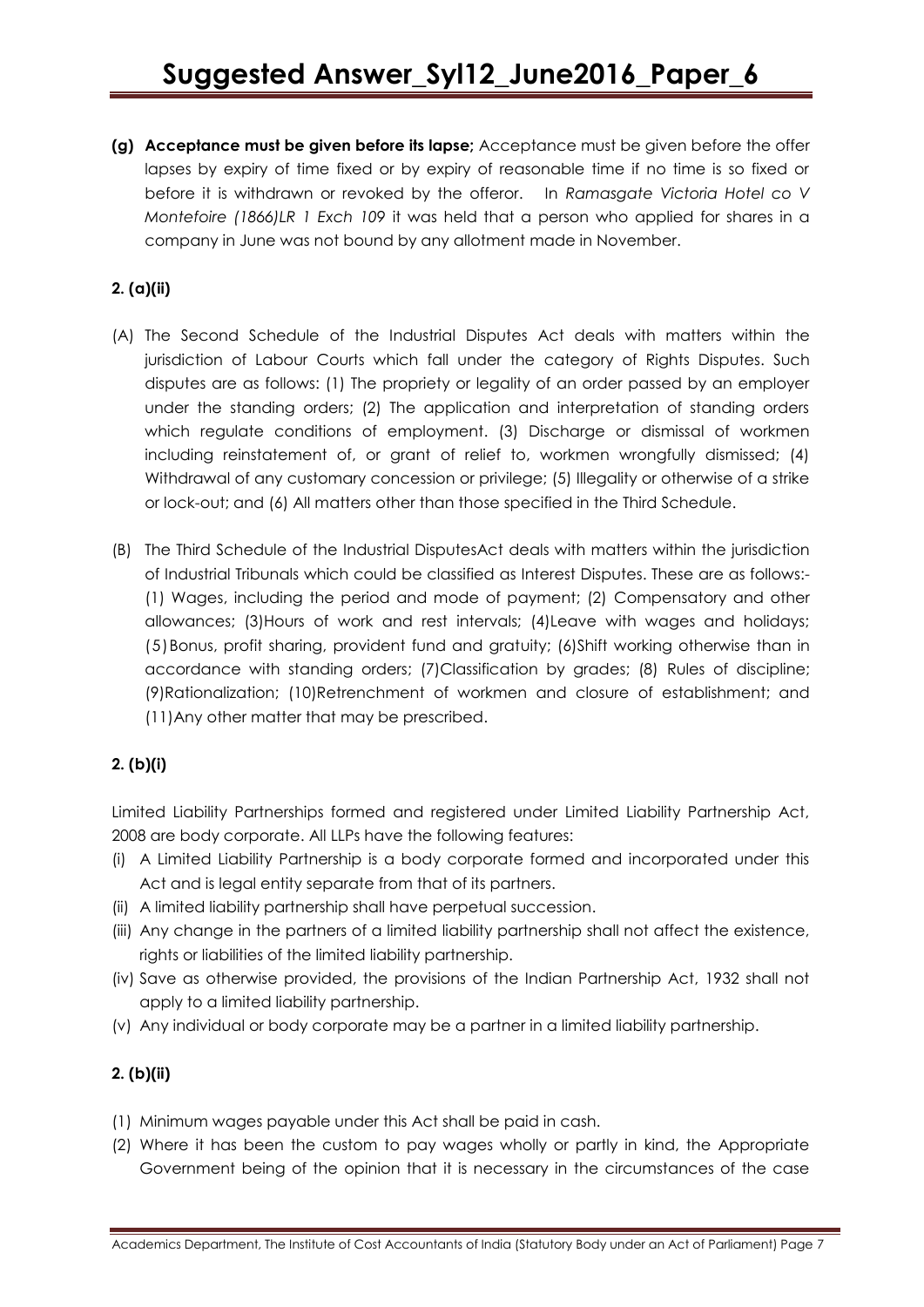may by notification in theOfficial Gazette authorise the payment of minimum wages either wholly or partly in kind

- (3) If Appropriate Government is of the opinion that provision should be made for the supply at essential commodities at concession rates the Appropriate Government may by notification in the Official Gazette authorise the provision of such supplies at concessional rates.
- (4) The cash value of wages in kind and of concessions in respect of supplies of essential commodities at concessional rates authorised under sub-sections (2) and (3) shall be estimated in the prescribed manner.

## **2. (b)(iii)**

- (a) Correct: It is one of the essentials of the contract of sale, that price must be paid in terms of money.
- (b) Incorrect: The bidder can withdraw his bid any time before the fall of the hammer i.e., completion of sale.
- (c) Incorrect: The basis of the partnership is mutual agency, hence a partner is an agent of all other partners.

# **2. (c)(i)**

#### **Recovery of bonus due from an employer**

In those cases where any money by way of bonus is due to an employee from his employer under a settlement or an award or agreement, the employee is entitled to recover the same by following the procedure prescribed in section 21 of the act. It is important to note here that the mode of recovery of bonus prescribed under this section shall be available only if the bonus sought to be recovered is due under a settlement or an award or an agreement. It will not apply to recovery of bonus which is payable under the act.

The provisions relating to the recovery of bonus, as contained in section 21, are as under:

- (1) The bonus due to an employee from his employer under a settlement or an award or agreement, can be recovered by him by making an application to the Appropriate Government for the recovery of the same.
- (2) The application may be made by the employee himself or by any person authorised by him in writing. In case of death of the employee, such an application may be made by his assignee or heirs.
- (3) On receipt of the application, if the Appropriate Government is satisfied that any money is so due to the employee, it shall issue the certificate for that amount to the collector, and the collector shall proceed to recover the same in the same manner as an arrear of land revenue.
- (4) The application to the Appropriate Government should be made within one .year' from the date on which the money became due to the employee from the employer. However, the Government may entertain such application even after the expiry of said period of one year, if it is satisfied that the applicant had sufficient cause for not making the application within the prescribed period of one year.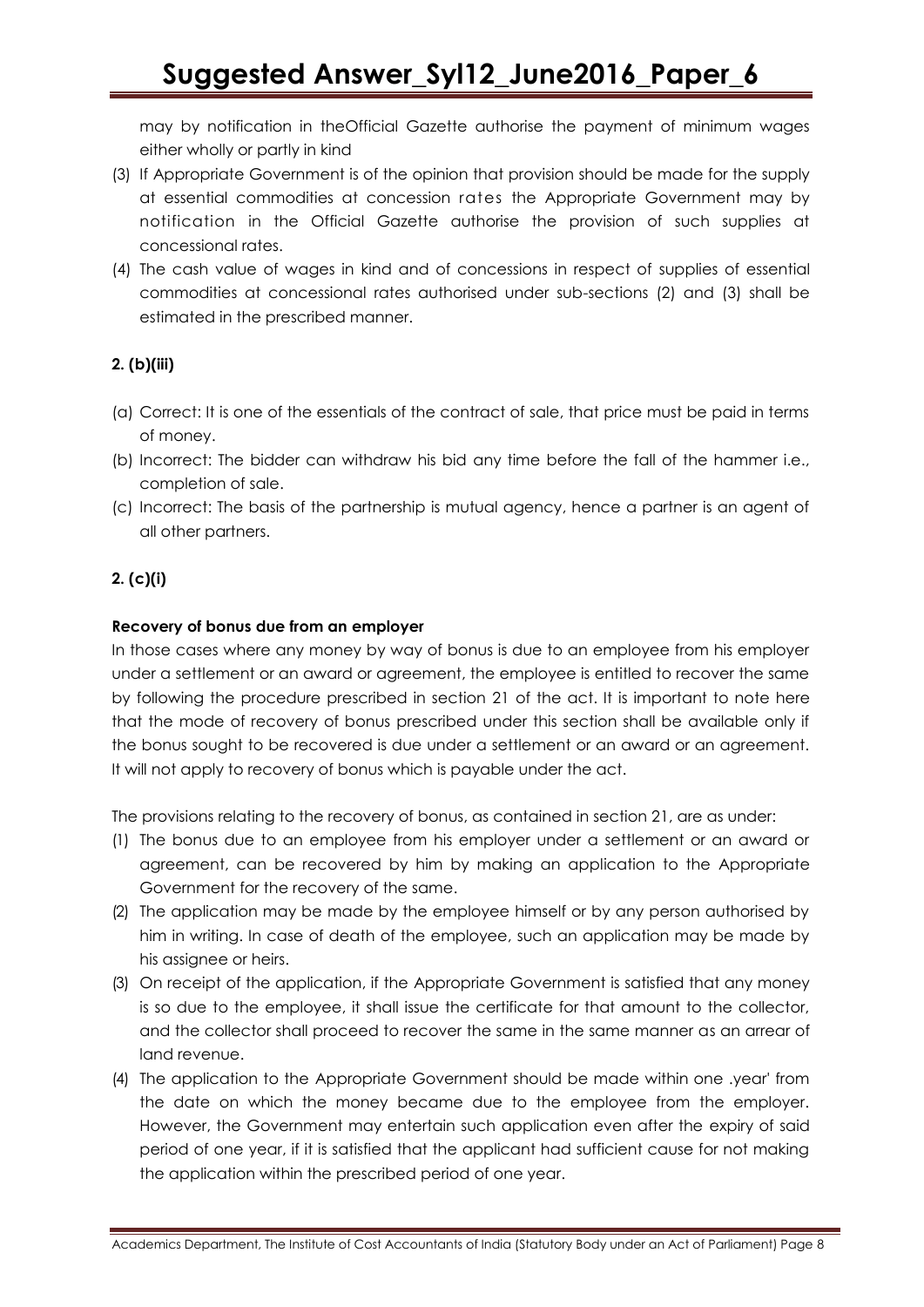## **2. (c)(ii)**

## **Forfeiture of gratuity**

The legal provisions relating to the forfeiture of gratuity are contained in section4(6) of the Payment of Gratuity Act, 1972 and may be summed up as under:

1. The gratuity payable to an employee shall be forfeited where the services of anemployee have been terminated due to any act, willful omission or negligence on the part of the employee and employee's such act etc. has caused:

(a)damage or loss to the property belonging to the employer, or

(b)destruction of the property belonging to the employer.

In this case, the gratuity payable to the employee shall be forfeited to the extent of the damage or loss caused to employer's property due to employees act, omission or negligence |Section 4(6)(a)]

- 2. The gratuity payable to an employee may be forfeited:
	- (a) If the services of such employee have been terminated for his riotous or disorderly conduct or any other act of violence on his part, or
	- (b) If the services of such employee have been terminated for any act which constitutes an offence involving moral turpitude, provided that such offence is committed by him in the course of his employment.

In the above stated cases, the gratuity payable to an employee may be forfeited wholly or partially. [Section 4(6)(b)]

Following judicial decisions are important to note in connection with the forfeiture of gratuity by the employer:

(i) The right of the employer to forfeit the amount of gratuity of an employee whose services were terminated due to any act, willful omission or negligence causing any damage to the employer's property is limited to the extent of damage and the proof of such damage.

[Permali Wallance Ltd. V. state of M.P. (1996) IILLJ 515 (MP)].

(ii) The right of the employer to forfeit the gratuity is available only in the circumstances enumerated in section 4(6), as stated in points (1) and (2) above, and is not available in any other circumstances as employee's right to gratuity is the statutory right.

[K.C. Mathew v. Plantation Corpn. Of Kerala Ltd. (2001) LLR 123 (ker.)].

- (iii) The refusal by the employees to surrender land belonging to the employer is not a ground for forfeiture of gratuity. [Travancore Plywood Industries Ltd. V. Regional Join labour Co.mmr, (1996) II LLJ 85 (Ker.)].
- (iv) In case of termination of services on account of offence involving moral turpitude the gratuity may be wholly or partially forfeited. In this regard, the Karnataka High Court has held that when an offence of theft under law involvesmoral turpitude, gratuity stands wholly forfeited in view of section 4 (6) of the Act.

[Bharat Gas Mines Ltd. V. Regional Labour Commr. (Central) (1987) 70 FJR 11 (Karn)].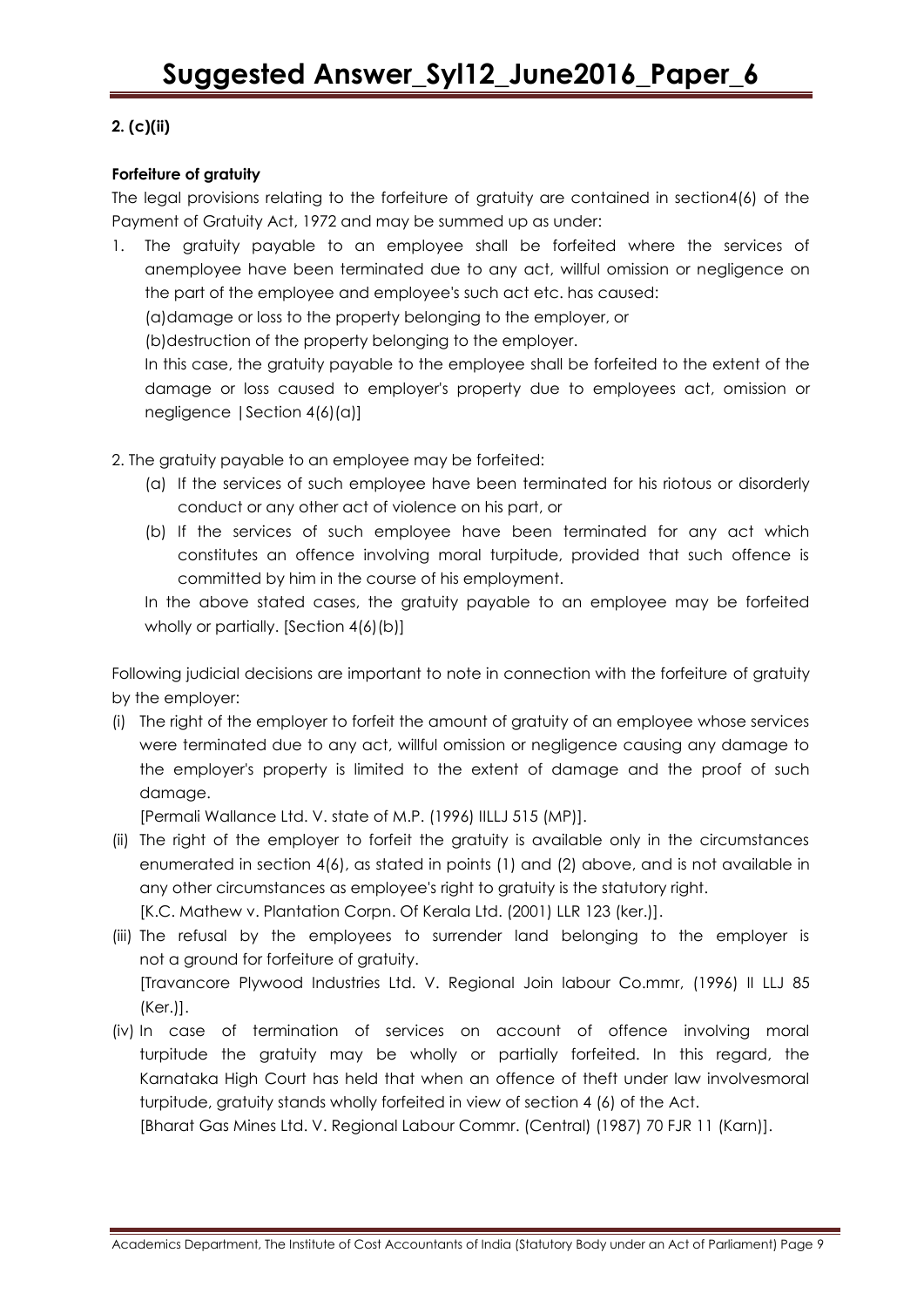## **2. (d)(i)**

#### **Circumstances when the banker must refuse the payment**

Following are the circumstances in which the banker is bound to refuse the payment of a cheque:

- **(1) When the customer has countermanded payment.** The term 'countermand' means the issue of instruction to the banker not to pay a particular cheque. Thus, where a customer issues instructions to the banker not to make the payment of a particular cheque, the banker must not make the payment. A cheque, the payment of which is stopped by the customer is known as a 'stopped cheque'. And a stopped cheque is a piece of waste paper in the hands of payee. It is, however, necessary that a countermand to be effective must reach the banker before he had paid the cheque in the ordinary course. It may also be noted that the countermand notice must be duly signed by the customer and give correct particulars of the cheque.
- **(2) When the customer has died.** Sometimes, the banker receives notice of customer's death. In such cases, he must refuse the payment of the cheque presented after the notice of death. However, if the payment is made before the banker receives the notice of death, the payment is valid and banker is justified in making such payment.
- **(3) When the customer has become insolvent.** Sometimes, the banker receive; the notice of customer's insolvency. In such cases also he must refuse the payment of the cheques presented after the notice.
- **(4) When the customer has become a person of unsound mind** (i.e. insane). Sometimes, the banker receives the notice that his customer has become insane. In such cases also, he must refuse payment of the cheque presented after the notice.
- **(5) When a garnishee order has been received by the banker.** The term Garnishee order may be defined as a court order attaching the balance in customer's account. When the banker receives such order then he is bound to refuse the payment of the customer's cheque.
- **(6) When the cheque is lost.** Sometimes, the drawer informs the banker that a particular cheque is lost. In such cases, banker must refuse the payment of that cheque.
- **(7) When the account is closed.** Sometimes the customer closes his account and gives notice to the banker. In such cases the banker must not pay any cheque of the customer after the closure of the account.
- **(8) When holder's title is defective.** Sometimes, the banker comes to know of any defect in the title of the person presenting the cheque. In such cases, he must refuse the payment of the cheque.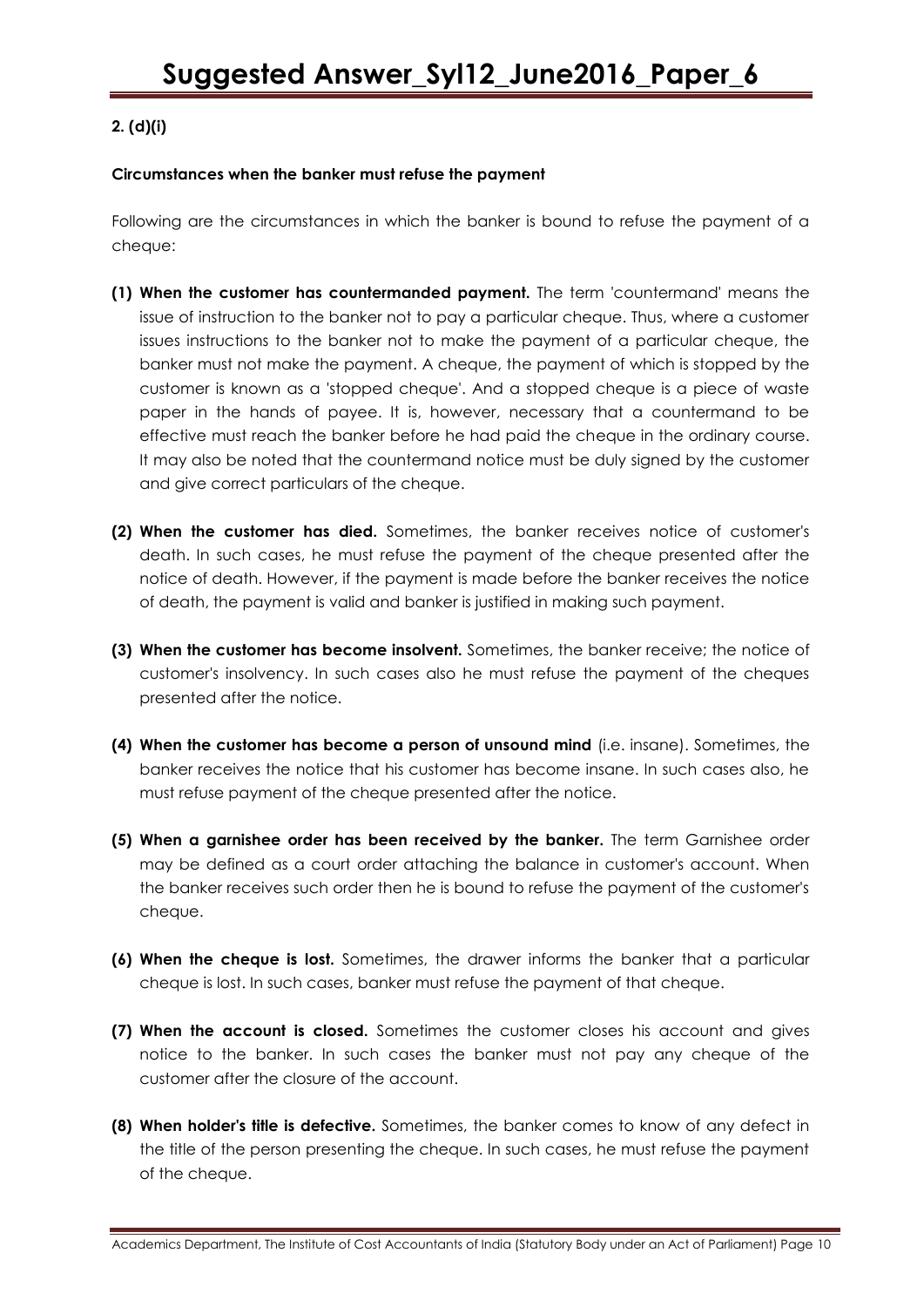**(9) When a customer gives notice of assignment of credit balance** in his account, the banker must refuse the payment of cheque.

# **2. (d)(ii)**

#### **Attachment of Provident Fund:**

According to Section 10 of E.P.F. & M.P. Act, 1952 the amount standing to the credit of any member in the fund or of any exempted employee in a provident fund shall not In any way be capable of being assigned or charged and shall not be liable to attachment under any decree or order of any court in respect of any debt or liability Incurred by the member or the exempted employee, and neither the official assignee appointed under the Presidency Towns Insolvency Act nor any receiver appointed under the Provincial Insolvency Act shall be entitled to or have any claim on, any such amount.

The amounts standing to the credit of aforesaid categories of persons at the time of their death and payable to their nominees under the scheme or the rules, and the amount shall be free from any debt or other liability incurred by the deceased or the nominee before the death of the member or of the exempted employee and shall also not be liable to attachment under any decree or order of any court.

#### **2. (e)(i)**

Problem asked in the question is based on the provisions of the Indian Contract Act, 1872 as containedin section 10. According to the provisions there should be an intention to create legal relationship between the parties. Agreement of a social nature or domestic nature do not contemplate legal relationship and as such are not contracts, which can be enforced. This principle has been laid down in the case of Balfour vs.Balfour. Accordingly, applying the provisions and the ease decision, in the case Y cannot recover the amount of Rupees One lakh from X for the reasons explained above.

# **2. (e)(ii)**

Normally it is not possible for the majority of partners to expel a partner from the firmwithoutsatisfying the conditions as laid down in Section 33 of the Indian Partnership Act, 1932. The essential conditions before expulsion can be done are:

- (i) power of expulsion should exist in the partnership deed (contract between the partners).
- (ii) power has been exercised by the majority of the partners in good faith.

The test of good faith includes:

- (a) that the expulsion must be in the interest of the partnership;
- (b) that the partner to be expelled is served with a notice; and
- (c) that the partner has been given an opportunity of being heard.

Thus, in the given case A and B the majority partners can expel the partner only if the above conditions are satisfied and procedure as stated above has been followed. Further the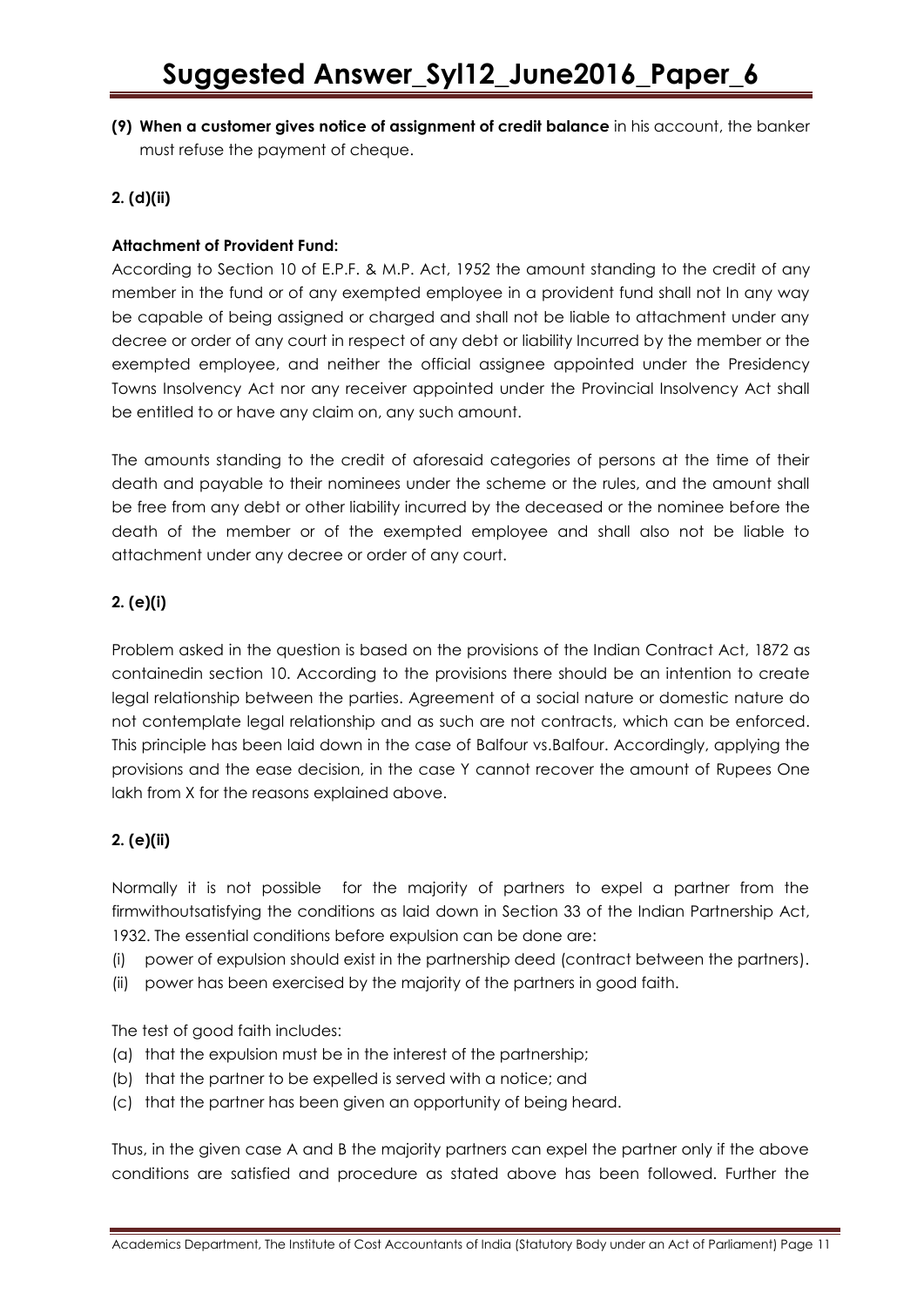invalid expulsion of a partner does not put an end to the partnership and it will be deemed to continue as before.

# **2. (e)(iii)**

# **Right of stoppage of goods in transit**

The problem is based on section 50 of the Sale of Goods Act, 1930 dealing with the right of stoppage of the goods in transit available to an unpaid seller. The section states that the right is exercisable by the seller only if the following conditions are fulfilled.

- (i) The seller must be unpaid
- (ii) He must have parted with the possession of goods
- (iii) The goods must be in transit
- (iv) The buyer must have become insolvent
- (v) The right is subject to the provisions of the Act.

Applying the provisions to the given case, Ram being still unpaid, can stop the 100 bales of cloth sent by railway as these goods are still in transit.

# **SECTION - C**

#### **3. Answer any one question: 15x1=15**

- **(a) (i) Can a non-profit organisation be registered as a company under the companies Act, 2013? If so, what procedure does it have to adopt? 7**
	- **(ii) ABC Limited decides to buy-back its own shares. Advise the Company's Board of Directors about the sources of which the company can buy-back its own shares.4**
	- **(iii) Briefly explain the provisions relating to submission of Cost Audit Report to the Board ofDirectors as per the Companies Act, 2013. 4**
- **(b) (i) What is meant by Corporate Governance? State the measures of Corporate Governance' with reference to Indian Companies. 6**
	- **(ii) Define the term 'Small Company' as contained in the Companies Act, 2013. 5**
	- **(iii) MB Pvt. Ltd. Company having outstanding loans or borrowing from banks exceeding one hundred crore rupees wants to appoint Internal Auditor. Please guide him who can be appointed as Internal Auditor. 4**

#### **Answer:**

### **3.(a)(i)**

#### **Registration of a non-profit organisation as a company:**

According to section 8 (1) of the Companies Act,2013, the Central Government may allow a person or an association of persons to be registered as a Company under the Companies Act if it has been set up for promoting commerce, arts, science, sports, education, research,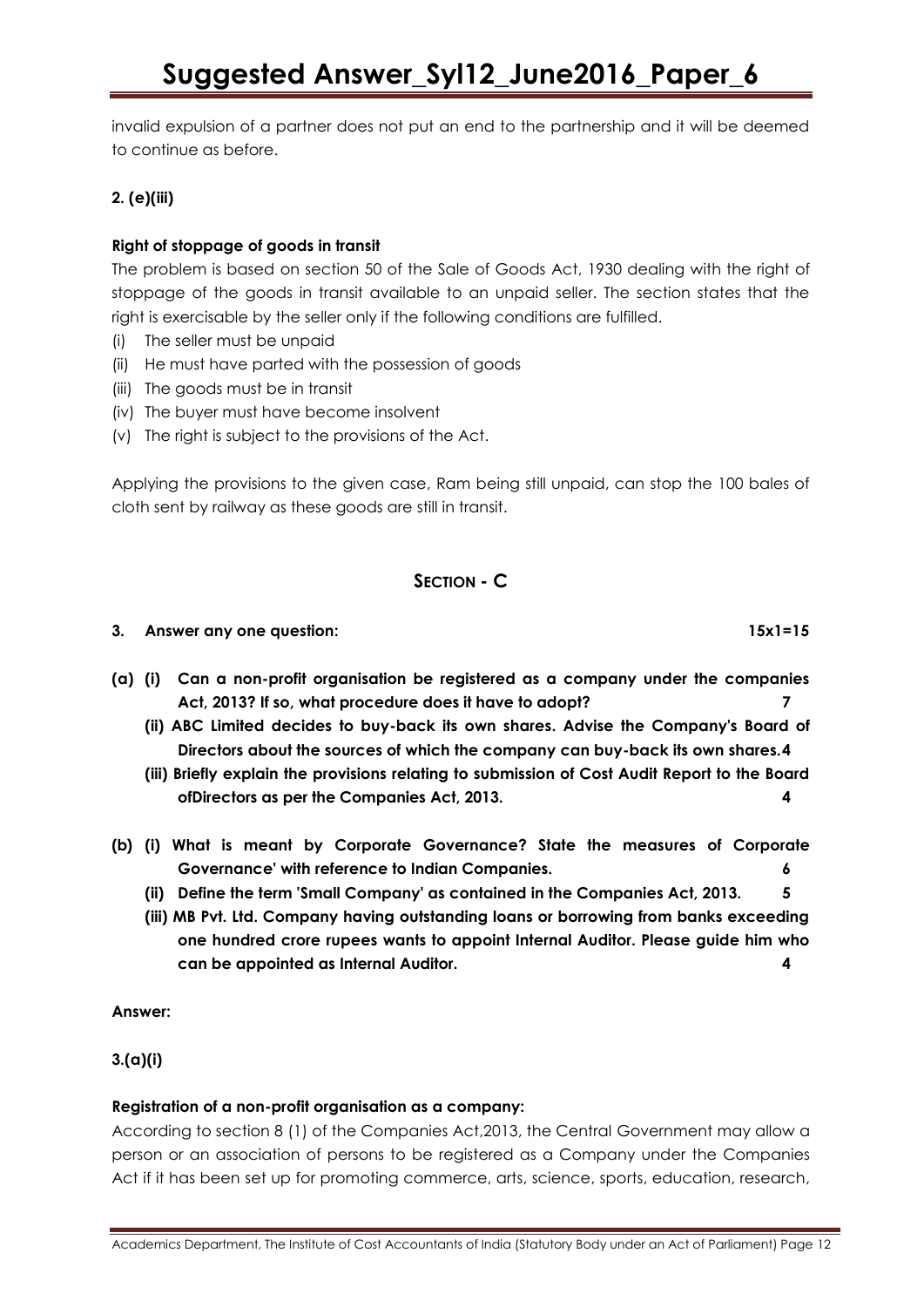social welfare, religion, charity, protection of environment or any such other useful object and intends to apply its profits or other income in promotion of its objects. However, such company has to prohibit payment of any dividend to its members.

**Procedure:** An association of persons intending to carry any or all or some of the activities mentioned in section 8(1) as mentioned above, has to apply to the Central Government seeking its permission forbeing set up as a company under the Act. The Central Government if satisfied on the above may by the issue of a licence in such manner as may be prescribed and on such conditions as it may deem fit, allow such association to be registered as a limited company under section 8(1) without the addition of word "Limited" or words "Private Limited" as the case may be, to its name.

After the issue of the licence by the Central Government, an application must be made to the Registrar in the prescribe form after which the Registrar will register the association of persons as a company under section 8(1). Under section 8(2) a company registered under section 8(1) as above, shall enjoy all the privileges and be subject to all the obligations of a limited company.

This licence issued by the Central Government is revocable, and on revocation the Registrar shall put the words 'Limited' or 'Private Limited' against the company's name in the Register. But before such revocation, the Central Government must give the company a written notice of its intention to revoke the licence and provide an opportunity lo it to be represented and heard in the matter.

# **3.(a)(ii)**

# **Sources of funds for buy-back of shares:**

Under section 68 (1) of the Companies Act,2013 a company can purchase its own shares or other specified securities. The purchase should be out of:

- (i) its free reserves: or
- (ii) the securities premium account: or
- (iii) the proceeds of the issue of any shares or other specified securities.

However, buy-back of any kind of shares or other specified securities cannot be made out of the proceeds of an earlier issue of the same kind of shares or same kind of other specified securities.

'Specified securities' includes employees' stock option or other securities as may be notified by the Central Government from time to time. [Explanation (1) under Section, 68].

# **3. (a)(iii)**

#### **Manner of Submission of Cost Audit Report to the Board**

The cost auditor shallsubmit the cost audit report along with his or its reservations or qualifications or observations or suggestions, if any, in Form CRA-3. He shall forward his report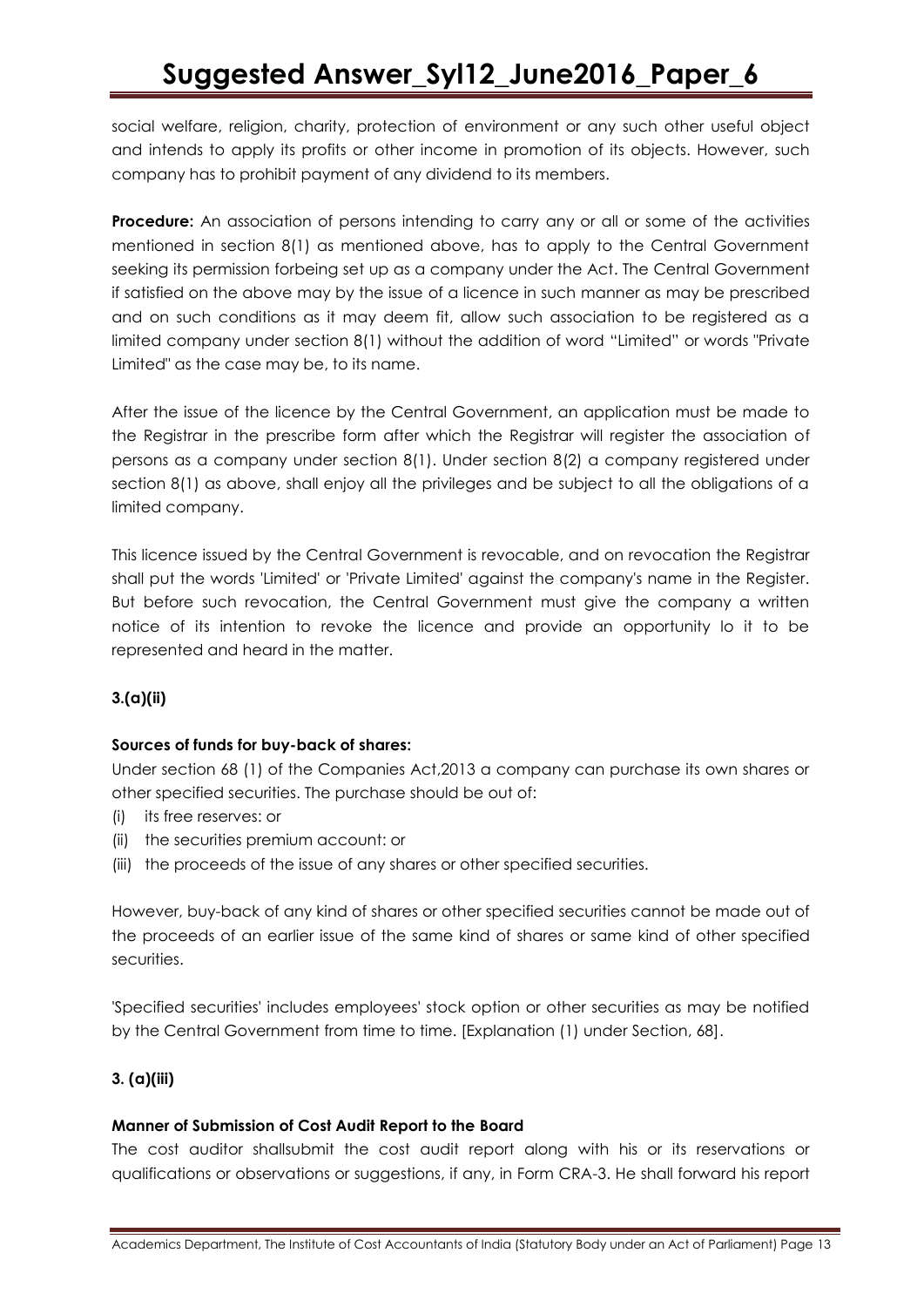to the Board of Directors of the company within a period of 180 days from the closure of the financial year to which the report relates and the Board of Directors shall consider and examine such report particularly any reservation or qualification contained therein.

# **3.(b)(i)**

**MEANING:** Corporate governance is about promoting corporate fairness, transparency and accountability. It is concerned with the structures and processes for decision-making accountability, control and behavior at the top level of organizations. It influences how the objectives of an organization are set and achieved, how risk is monitored and assessed and how performance is optimized.

**MEASURES:** In general, corporate governance measures include appointing non-executive directors, placing constraints on management power and ownership concentration, as well as ensuring proper disclosure of financial information and executive compensation. Many companies have established ethical and/or social responsibility committees on their Boards to review strategic plans, assess progress and offer guidance on social responsibilities of their business. In addition to having committees and Boards, some companies have adopted guidelines governing their own policies around such issues like board diversity, independence, and compensation, Indian companies are also required to comply with Clause 49 of the listing agreement.

## **3. (b)(ii)**

#### **SMALL COMPANY:**

Under Section 2(85) of the Companies Act, 2013, "small company means a company, other than a public company:-

- (i) having PAID-UP SHARE CAPITAL not exceeding fifty lakh rupees or such higher amount as may be prescribed which shall not be more than five crore rupees; or
- (ii) having TURNOVER as per its last profit and loss account not exceeding two crorerupees or such higher amount as may be prescribed which shall not be more than twenty crore rupees.

EXCEPTIONS: This section shall not apply to:

- (A) a holding company or a subsidiary company;
- (B) a company registered under section 8, or
- (C) a company or body corporate governed by any special Act.

#### **3. (b)(iii)**

#### **Applicability of Internal Audit:**

Section 138 of the Companies Act, 2013 states that every private limited company is required to conduct internal audit if its'outstanding loans or borrowings from banks or public financial institutions exceeding one hundred crore rupees or more at any point of time during the preceding financial year.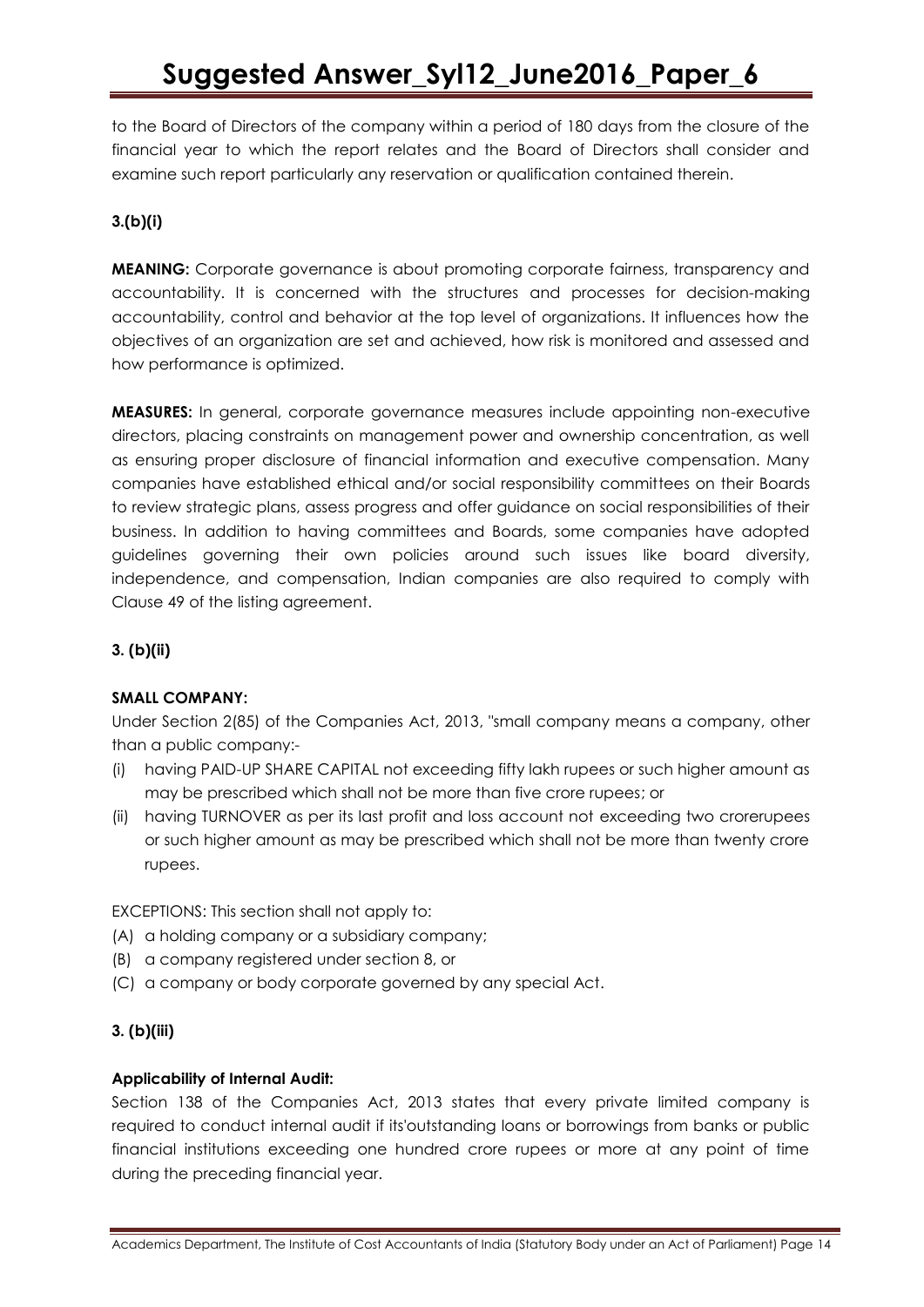In view of above provisions,M. B. Pvt. Ltd. is under compulsion to conduct internal audit as its loans or borrowings are falling under the prescribed limit.

**Who can be appointed as Internal Auditor**- The internal auditor shall either be a chartered accountant, whether engaged in practice or not, or a cost accountant, or such other professional as may be decided by the Board to conduct internal audit of the functions andactivities of the companies.

The internal auditor may or may not be an employee of the company.

# **SECTION –D**

| 4.  | Answer any one questions:                                                            | 15x1=15 |  |
|-----|--------------------------------------------------------------------------------------|---------|--|
| (a) | (i) What is 'Business Ethics'?                                                       |         |  |
|     | (ii) What are circumstances leading to actual happening of threats for an Accounting |         |  |
|     | professionals working as Consultants or Auditors?                                    | 8       |  |
| (b) | (i) What are the fundamental principles of ethical behaviour?                        |         |  |
|     | (ii) Explain the reasons for unethical behaviour among finance and accounting        |         |  |
|     | professionals.                                                                       | 8       |  |

#### **Answer:**

# **4.(a)(i)**

According to Andrew Crane "Business ethics is the study of business situations, activities and decisions where issues of right and wrong are addressed.

Raymond C. Baumhart contend – "The ethics of business is the ethics of responsibility. The businessman must promise that he will not harm knowingly".

Business ethics concerns itself with adhering to the social principles of the situations in which business takes place. The analysis of this definition leads us to the following discussion.

Thus, Business Ethics (also called Corporate Ethics) is a form of applied ethics or professional ethics that examines ethical principles and moral or ethical problems that arise in a business environment. It applies to all aspects of business conduct, and is relevant to the conduct of individuals and the entire organizations. It deals with morality in business environment. It involves moral judgment based on understanding of the society. It extends beyond the legal questions and involves moral judgment based on understanding of the society. It extends beyond the legal questions and involves goodness and badness of an act.

(1) Business ethics refers to the application of everyday moral or ethical norms to business. It requires an awareness of how the products and services of an organizations and the action of its employees, can affect its stakeholders and society as a whole, either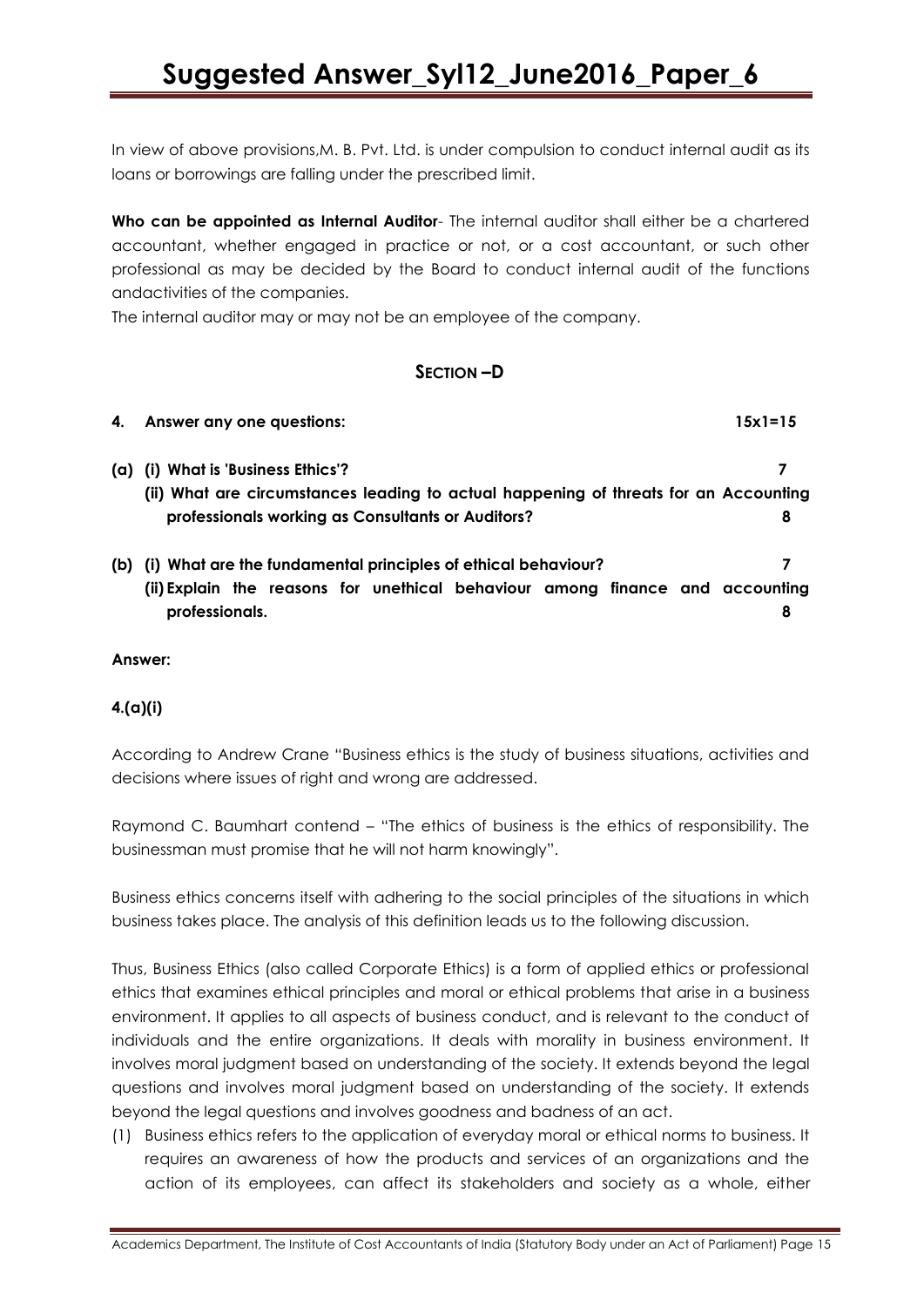positively or negatively.

- (2) Ethics in business organization relates to a corporate culture of values, leadership program and enforcement.
- (3) It is that set of principles or reasons which governs the conduct of business at the individual or collective level by the application of ethical reasoning to specific business situations and activities.

# **4.(a)(ii)**

| SI.<br>No. | <b>Types of threats</b> | Accounting professional working as Consultants or Auditors               |
|------------|-------------------------|--------------------------------------------------------------------------|
| 1.         | Self interest threat    | (i)<br>A financial interest in a client.                                 |
|            |                         | (ii) Undue dependence on fees from a client.                             |
|            |                         | (iii) Close business relationship with a client.                         |
|            |                         | (iv) Fear of losing a client.                                            |
|            |                         | (v) Potential employment with a client.                                  |
|            |                         | (vi) Contingent fees relating to an assurance engagement.                |
| 2.         | Self review threat      | Discovery of a significant error of the work of the professional.<br>(i) |
|            |                         | (ii) Reporting on the operation of the designed financial systems.       |
|            |                         | Being a Director or Officer of the client.<br>(iii)                      |
|            |                         | (iv) Being employed by the client in a position to exert influence       |
|            |                         | over the subject-matter of the engagement.                               |
| 3.         | Advocacy threat         | (i) Promoting shares in a Listed Entity of a client.                     |
|            |                         | (ii) Acting as an advocate on behalf of client in litigation or          |
|            |                         | disputes with third parties                                              |
| 4.         | Familiarity threat      | (i) Close relationship with a Director or Officer of the client          |
|            |                         | Accepting gifts or preferential treatment from a client<br>(ii)          |
| 5.         | Intimidation threat     | (i)<br>Being threatened with litigation.                                 |
|            |                         | Fear of losing work from client.<br>(ii)                                 |
|            |                         | Being threatened with replacement.<br>(iii)                              |

# **4.(b)(i)**

Certain fundamental principles need to be followed so that ethical environment prevails. These principles include:

**1. The principle of integrity:**The principle of integrity calls upon all accountingand finance professionals to adhere to honesty and straight forwardness while discharging their respective professional duties.

Besides, practice of the following guidelines may help:

- (a) do not get involved in activities which are likely to adversely affect the goodwillof the company.
- (b) communicate adverse information to the concerned persons
- (c) refuse any gift or favour which could influence decision.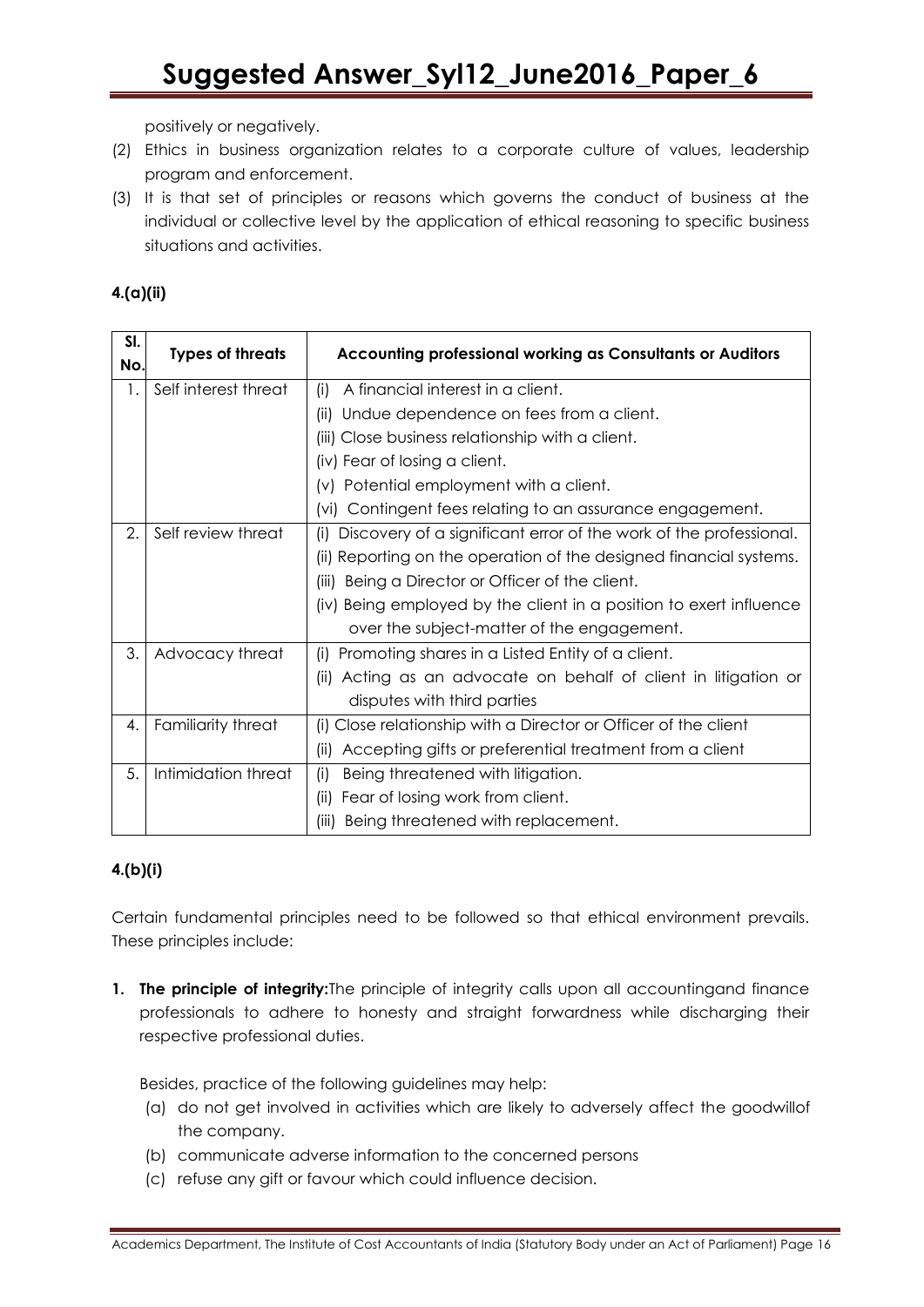- (d) Do not get involved in any activity which may adversely affect the achievementof organizational objective.
- (e) Avoid conflicts of interest.
- **2. The Principle of objectivity:** This principle requires accounting and finance professionals to stick to their professional and financial judgement. They should not allow bias, conflicting interests or undue influence of others to override their judgements. They should communicate all the information in an objective and fair manner to the end user.
- **3. The principle of confidentiality:** Accounting and finance professional do get to know strategic information with respect to the company they world with. Bartering such information is highly unethical and may prove detrimental to the interest of the company. They should, therefore, practice completeconfidentiality except where legally obliged to disclose.
- **4. The principle of professional competence and duecare:** Present dayenvironment has become extremely volatile. Changes are coming very fast. Professional in the area of accounting and finance need to remain updated with respect to these developments. Accounting standards, or example, in India and changing and being enlarged to meet the situations created through globalization. Indian Accounting Standards are being bought at far with International Accounting Standards. Professional who do not keep pace with these developments will not be able to serve their companies and the society in an appropriate manner.
- **5. The principle of Professional Behavior:** This principle requires accounting and finance professionals to comply with relevant laws and regulations and avoid such actions which may result into discrediting and professional.

# **4.(b)(ii)**

In order to create an ethical environment, it is necessary to know the reasons for unethical behavior. Finance and accounting professionals may indulge in unethical practices because of the following reasons:

- **(1) Emphasis on short term results:** This is one of the reasons that have led to the downfall of many companies. Enron, WordCom and Satyam manipulated accounting entries to depict good profitability with a view to raise further capital from the market.
- **(2) Overlooking small ethical lapses:** Most of the major scandals have their genesis in small lapses. Companies and managers overlook minor lapses which later assume serious proportions. Companies, therefore, ought to develop an environment where small ethical lapses are taken note of and not allowed to be repeated.
- **(3) Economic cycles:** When Enron was doing well, no one had bothered to understand its actual financial position. There were no question marks on its financial statements.